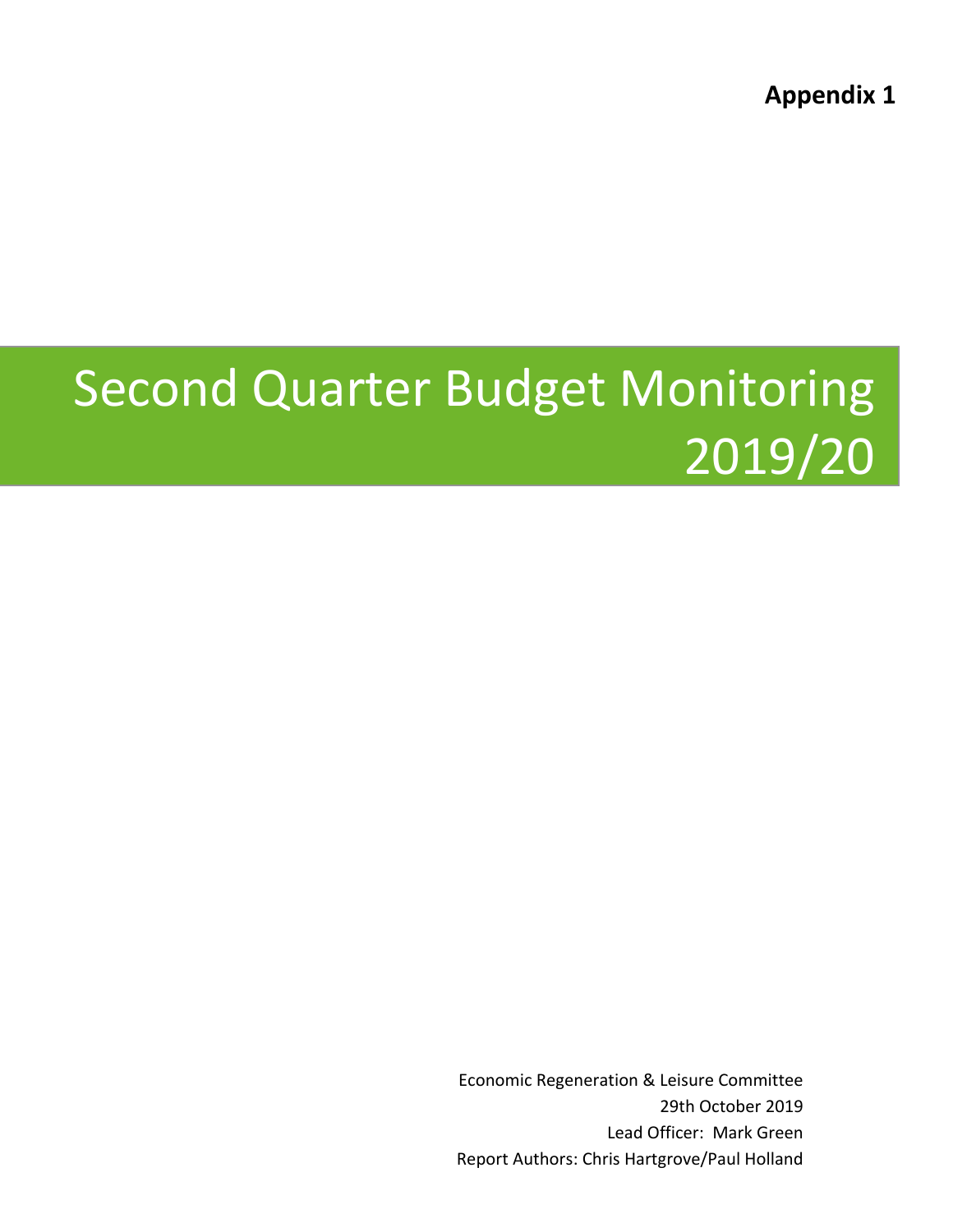### Contents

|                                               | <b>Executive Summary</b>                                   | Page | 2 |  |  |  |
|-----------------------------------------------|------------------------------------------------------------|------|---|--|--|--|
|                                               | Part A: Second Quarter Revenue Budget 2019/20              |      |   |  |  |  |
| A1)                                           | <b>Revenue Budget: Council</b>                             | Page | 4 |  |  |  |
| A2)                                           | <b>Revenue Budget: Economic Regeneration &amp; Leisure</b> | Page | 5 |  |  |  |
| A3)                                           | Revenue Budget: Significant Variances (>£30,000)           | Page | 6 |  |  |  |
|                                               |                                                            |      |   |  |  |  |
| Part B: Second Quarter Capital Budget 2019/20 |                                                            |      |   |  |  |  |
| <b>B1)</b>                                    | <b>Capital Budget: Council</b>                             | Page | 8 |  |  |  |
| <b>B2)</b>                                    | <b>Capital Budget: Economic Regeneration &amp; Leisure</b> | Page | 8 |  |  |  |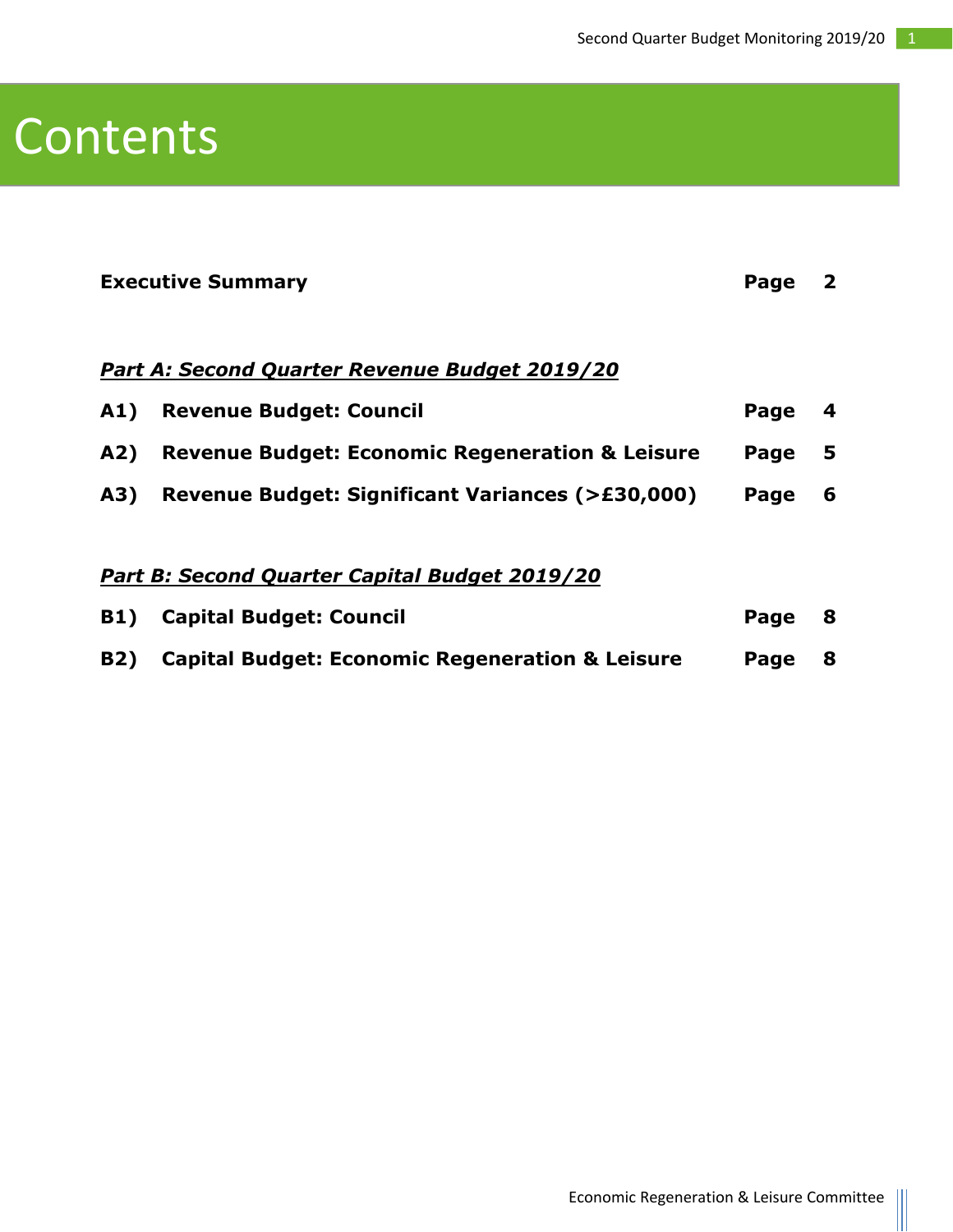### Executive Summary

This report provides Members with an overview of progress against the 2019/20 revenue and capital budgets as at 30th September 2019 (i.e. the Quarter 2 cumulative position) for the services falling within the remit of the Economic Regeneration and Leisure Committee (ERL). The analysis also includes both revenue and capital year-end projections (to 31st March 2020) for ERL services, as well as some important context, with consideration given to the Council's overall position.

The headlines for Quarter 2 are as follows:

#### *Part A: Second Quarter Revenue Budget 2019/20*

- Overall net expenditure for the services reporting to ERL is  $£1.262$  million, compared to the profiled budget of £1.311 million, representing an under spend of £49,000. ERL is also expected to remain within its overall net revenue expenditure budget for the year, recording a small under spend of £5,000 against its budget of £2.175 million.
- Overall net expenditure for the Council overall is £6.813 million, compared to the profiled budget of £7.553 million, representing an under spend of £0.74 million. The Council is also expected to remain within its overall net revenue expenditure budget of £21.138 million for the year.

#### *Part B: Second Quarter Capital Budget 2019/20*

- Capital expenditure for the services reporting to ERL of  $E420,000$  has been incurred against the annual budget of £2.775 million. At this stage, it is anticipated that there will be slippage of £2.29 million.
- Capital expenditure for the Council overall of £4.608 million has been incurred against the annual budget of £51.754 million.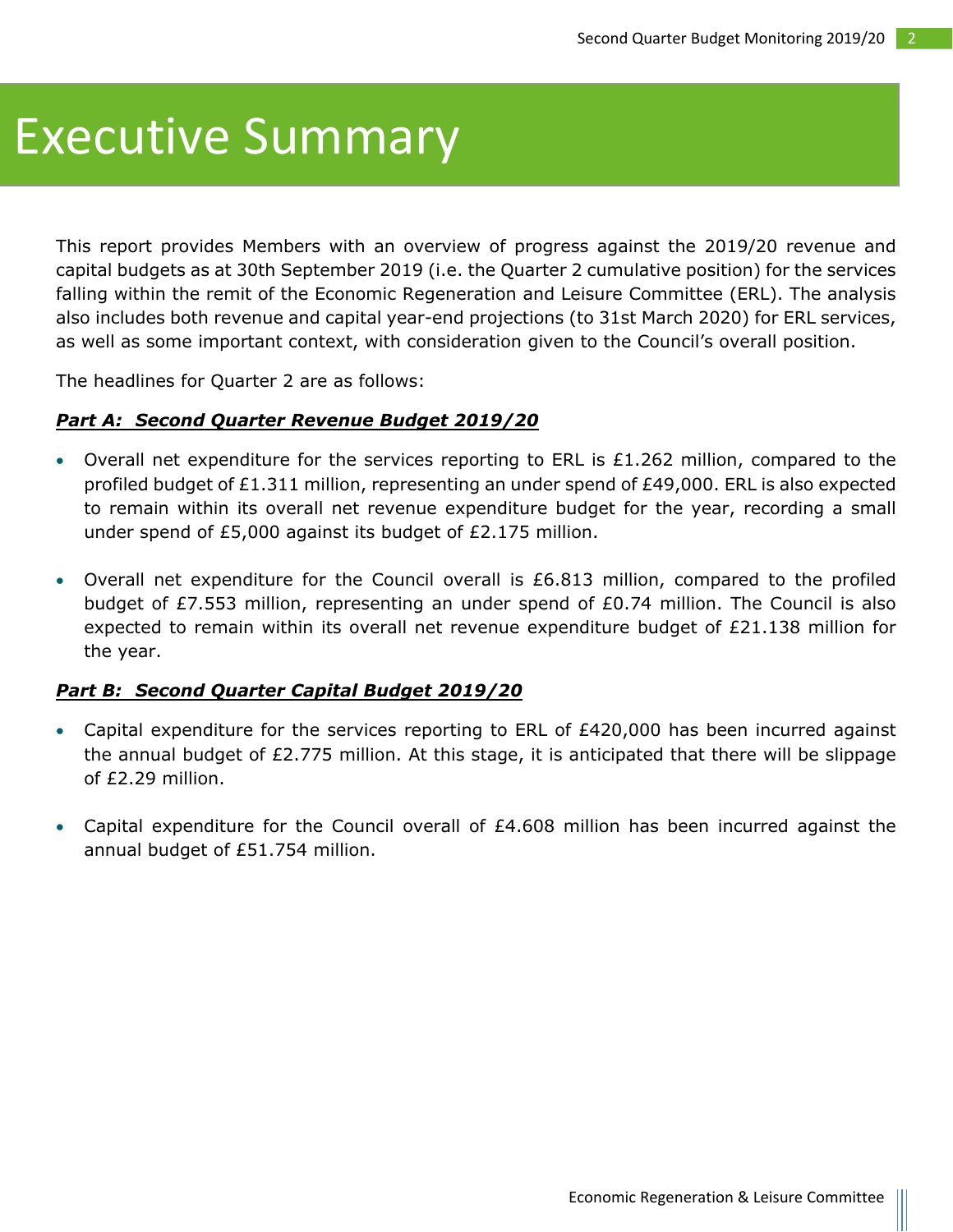

### Second Quarter Revenue Budget 2019/20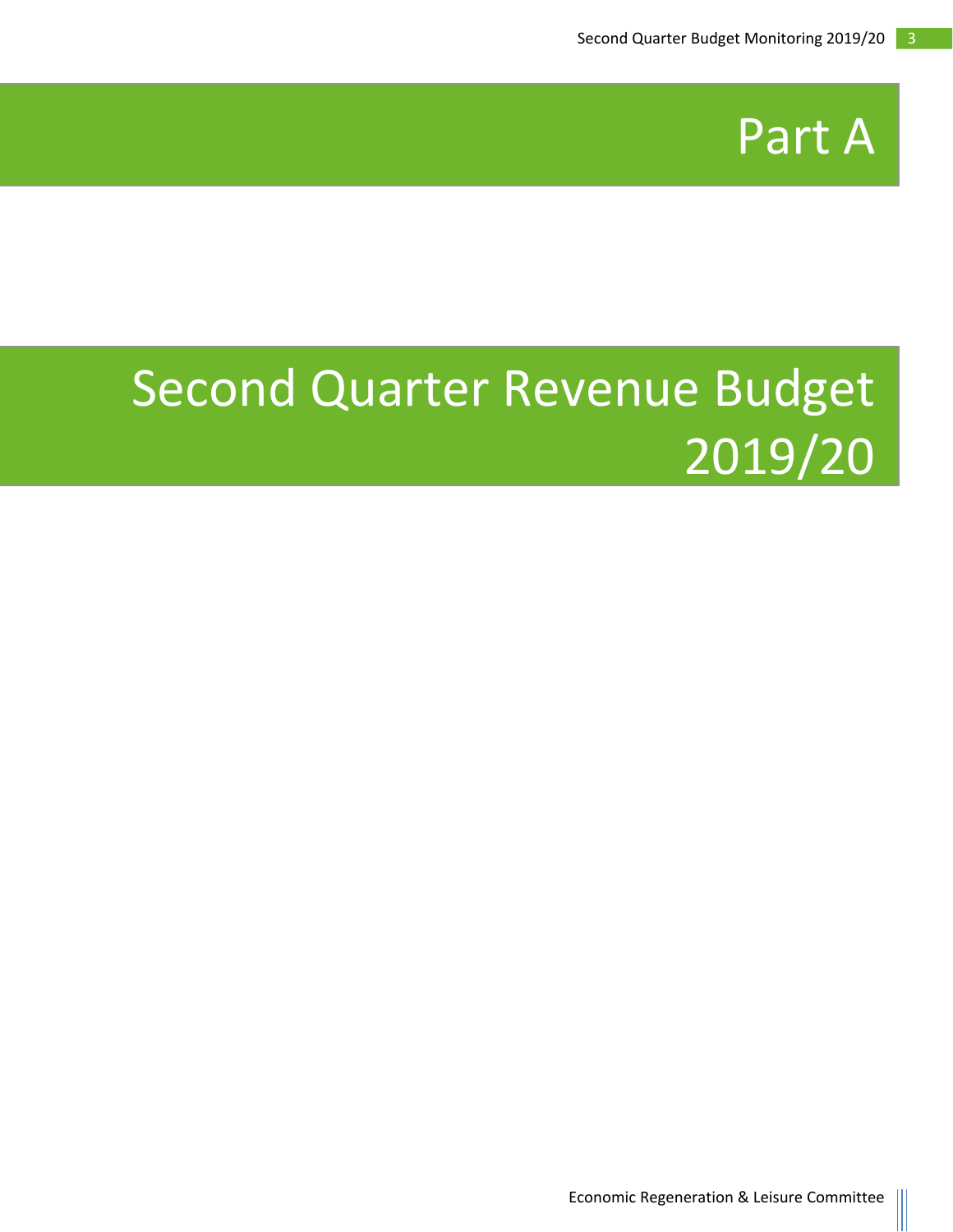#### **A1) Revenue Budget: Council**

- A1.1 At the Quarter 2 stage, overall net expenditure for the Council is £6.813 million, compared to the profiled budget of £7.553 million, representing an under spend of £0.74 million. Based on forward projections, the Council is expected to remain within its overall net revenue expenditure budget of £21.138 million for the year.
- A1.2 The two charts below show the income and expenditure position for each service committee.



 **Chart 1: MBC Revenue Budget: INCOME BY SERVICE COMMITTEE**

**Chart 2: MBC Revenue Budget: EXPENDITURE BY SERVICE COMMITTEE**

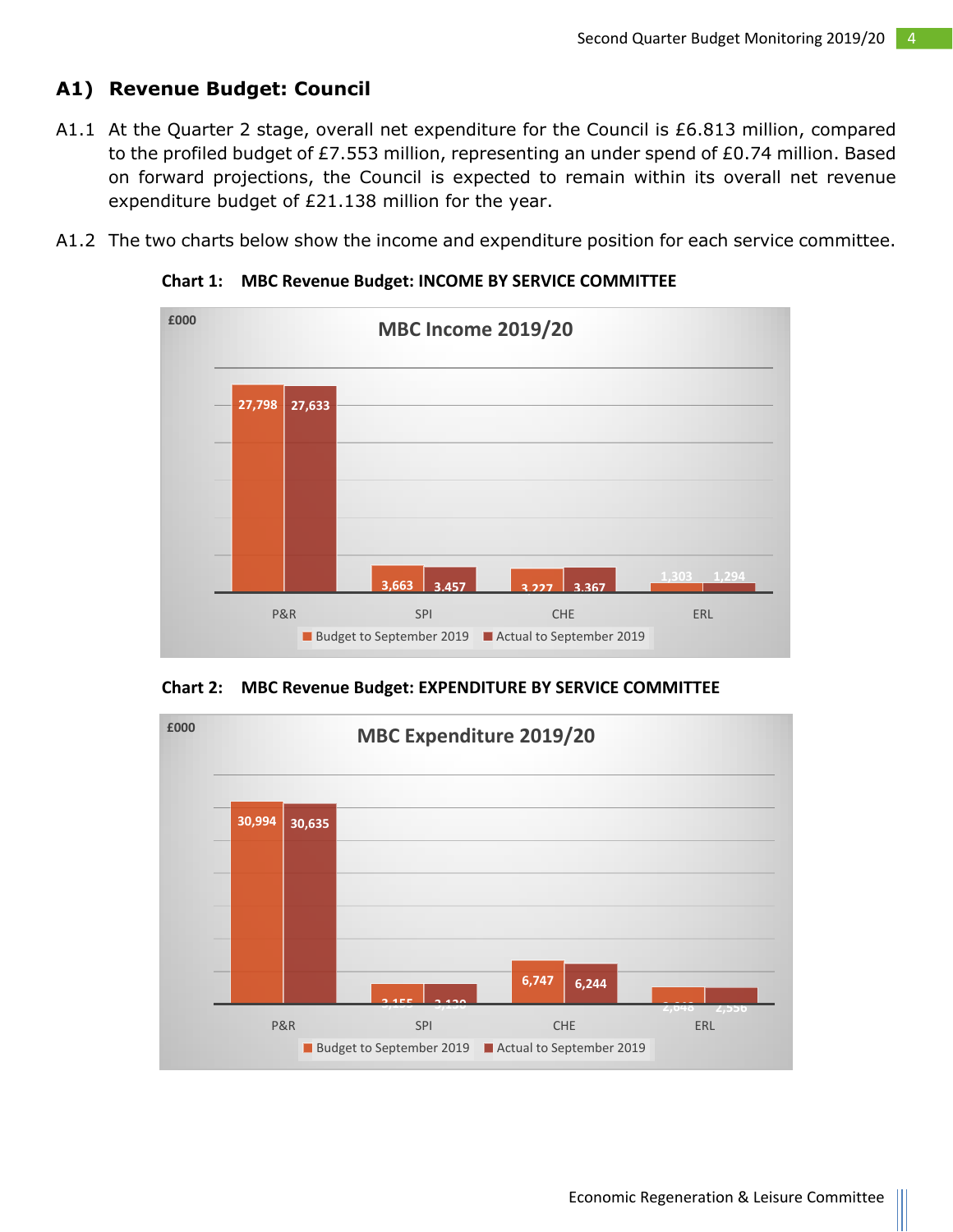#### **A2) Revenue Budget: Economic Regeneration & Leisure (ERL)**

A2.1 Table 1 below provides a detailed summary on the budgeted net expenditure position for ERL services at the end of Quarter 2. The financial figures are presented on an 'accruals' basis (e.g. expenditure for goods and services received, but not yet paid for, is included).

| Table 1: ERL Revenue Budget: NET EXPENDITURE |
|----------------------------------------------|
|----------------------------------------------|

| <b>Forecast</b><br><b>Budget to 30</b>                                                                          | <b>Forecast</b><br>Variance<br>31 March 31 March<br>2020 |
|-----------------------------------------------------------------------------------------------------------------|----------------------------------------------------------|
|                                                                                                                 |                                                          |
|                                                                                                                 |                                                          |
|                                                                                                                 |                                                          |
| <b>June 2019</b><br>2020<br><b>Cost Centre</b><br><b>Budget for Year</b><br>Variance<br><b>Actual</b>           |                                                          |
| £000<br>£000<br>£000<br>£000<br>£000                                                                            | £000                                                     |
| <b>Cultural Development Arts</b><br>17<br>9<br>5<br>17<br>4                                                     | $\Omega$                                                 |
| 9<br>$-20$<br>29<br>Museum<br>14<br>-3                                                                          | 17                                                       |
| $\overline{4}$<br>1<br>$\mathbf 1$<br>0<br>Carriage Museum<br>4                                                 | 0                                                        |
| $-21$<br>22<br>$\overline{2}$<br>$\overline{2}$<br>$\mathbf{1}$<br><b>Museum-Grant Funded Activities</b>        | $\Omega$                                                 |
| -3<br>$\overline{2}$<br>$-3$<br>Museum Cafe<br>-5<br>-3                                                         | $\Omega$                                                 |
| 279<br>5<br>279<br>149<br>144<br><b>Hazlitt Arts Centre</b>                                                     | $\Omega$                                                 |
| $-23$<br>$-26$<br><b>Festivals and Events</b><br>$-26$<br>$-41$<br>18                                           | $\Omega$                                                 |
| -3<br>$-2$<br>Lettable Halls<br>-6<br>4<br>-3                                                                   | $\Omega$                                                 |
| 76<br>37<br>76<br>41<br><b>Community Halls</b><br>4                                                             | $\Omega$                                                 |
| $-90$<br>$-103$<br>13<br>$-147$<br>Leisure Centre<br>$-147$                                                     | $\Omega$                                                 |
| $-56$<br>$-28$<br>$-28$<br>$-58$<br>Mote Park Adventure Zone<br>$-113$                                          | $-55$                                                    |
| $-35$<br><b>Cobtree Golf Course</b><br>$-35$<br>$-18$<br>$\mathbf 0$<br>$-18$                                   | 0                                                        |
| 962<br>470<br>505<br>$-35$<br>1,022<br>Parks & Open Spaces                                                      | -60                                                      |
| 70<br>59<br>129<br>Playground Maintenance & Improvements<br>144<br>12                                           | 15                                                       |
| 25<br>12<br>$-7$<br><b>Parks Pavilions</b><br>19<br>25                                                          | 0                                                        |
| 253<br>253<br>Mote Park<br>129<br>134<br>$-4$                                                                   | $\Omega$                                                 |
| $-50$<br>$-17$<br>$-32$<br>$-50$<br>Mote Park Cafe<br>15                                                        | 0                                                        |
| $-3$<br>$-2$<br>Parks & Open Spaces Leisure Activities<br>-6<br>$-1$<br>$-6$                                    | $\Omega$                                                 |
| $-38$<br>$-19$<br>$-16$<br>$-3$<br>$-38$<br>Mote Park Leisure Activities                                        | 0                                                        |
| $\overline{7}$<br>$\overline{2}$<br>5<br>12<br>12<br>Allotments                                                 | 0                                                        |
| $\overline{2}$<br>29<br>15<br>29<br>14<br>Tourism                                                               | $\Omega$                                                 |
| $-7$<br>$-3$<br>$-19$<br>$-19$<br>$-10$<br>Museum Shop                                                          | $\Omega$                                                 |
| 10<br>9<br>Leisure Services Other Activities<br>10<br>$-1$<br>10                                                | $\Omega$                                                 |
| 48<br>48<br>37<br>38<br>Cemetery<br>10                                                                          | 10                                                       |
| National Assistance Act<br>-0<br>-0<br>$-1$<br>$-0$<br>1                                                        | $\Omega$                                                 |
| $-829$<br>$-203$<br>$-808$<br>$-263$<br>-60<br>Crematorium                                                      | 21                                                       |
| Maintenance of Closed Churchyards<br>3<br>3<br>0<br>6<br>6                                                      | 0                                                        |
| 70<br>101<br>51<br>19<br>31<br><b>Community Environmental Engagement</b>                                        | 31                                                       |
| 17<br>17<br>9<br>Sandling Road Site<br>9<br>0                                                                   | 0                                                        |
| 3<br>3<br>3<br>3<br><b>Business Support &amp; Enterprise</b><br>-0                                              | $\Omega$                                                 |
| $\overline{7}$<br>$\overline{7}$<br>$\overline{7}$<br>$\overline{7}$<br>Town Centre Management Sponsorship<br>0 | $\Omega$                                                 |
| 75<br>68<br><b>Business Terrace</b><br>72<br>-5<br>75                                                           | $\Omega$                                                 |
| 27<br>27<br>14<br>13<br>$\mathbf{1}$<br><b>Business Terrace Expansion (Phase 3)</b>                             | 0                                                        |
| Market<br>$-59$<br>$-16$<br>$\mathsf{S}$<br>$-21$<br>$-59$                                                      | 0                                                        |
| 67<br>26<br>67<br>40<br>13<br>Economic Dev - Promotion & Marketing                                              | 0                                                        |
| 84<br>54<br>20<br>64<br>34<br>Leisure Services Section                                                          | 20                                                       |
| 507<br>254<br>507<br>255<br><b>Cultural Services Section</b><br>1                                               | $\mathbf 0$                                              |
| 57<br>55<br>$\mathbf 2$<br>113<br>113<br>Visitor Economy Section                                                | 0                                                        |
| 205<br>95<br>$\overline{7}$<br><b>Bereavement Services Section</b><br>103<br>199                                | 6                                                        |
| 287<br>147<br>106<br>233<br><b>Economic Development Section</b><br>40                                           | 54                                                       |
| 79<br>79<br>39<br>43<br><b>Market Section</b><br>$-3$                                                           | $\overline{0}$                                           |
| Head of Economic and Commercial Development<br>80<br>40<br>41<br>80<br>$-1$                                     | $\mathbf 0$                                              |
| $-54$<br>$-27$<br>$-27$<br>$\mathbf 0$<br>$\overline{0}$<br>Salary Slippage                                     | $-54$                                                    |
| 1,311<br>1,262<br>2,170<br>2,175<br>49                                                                          | 5                                                        |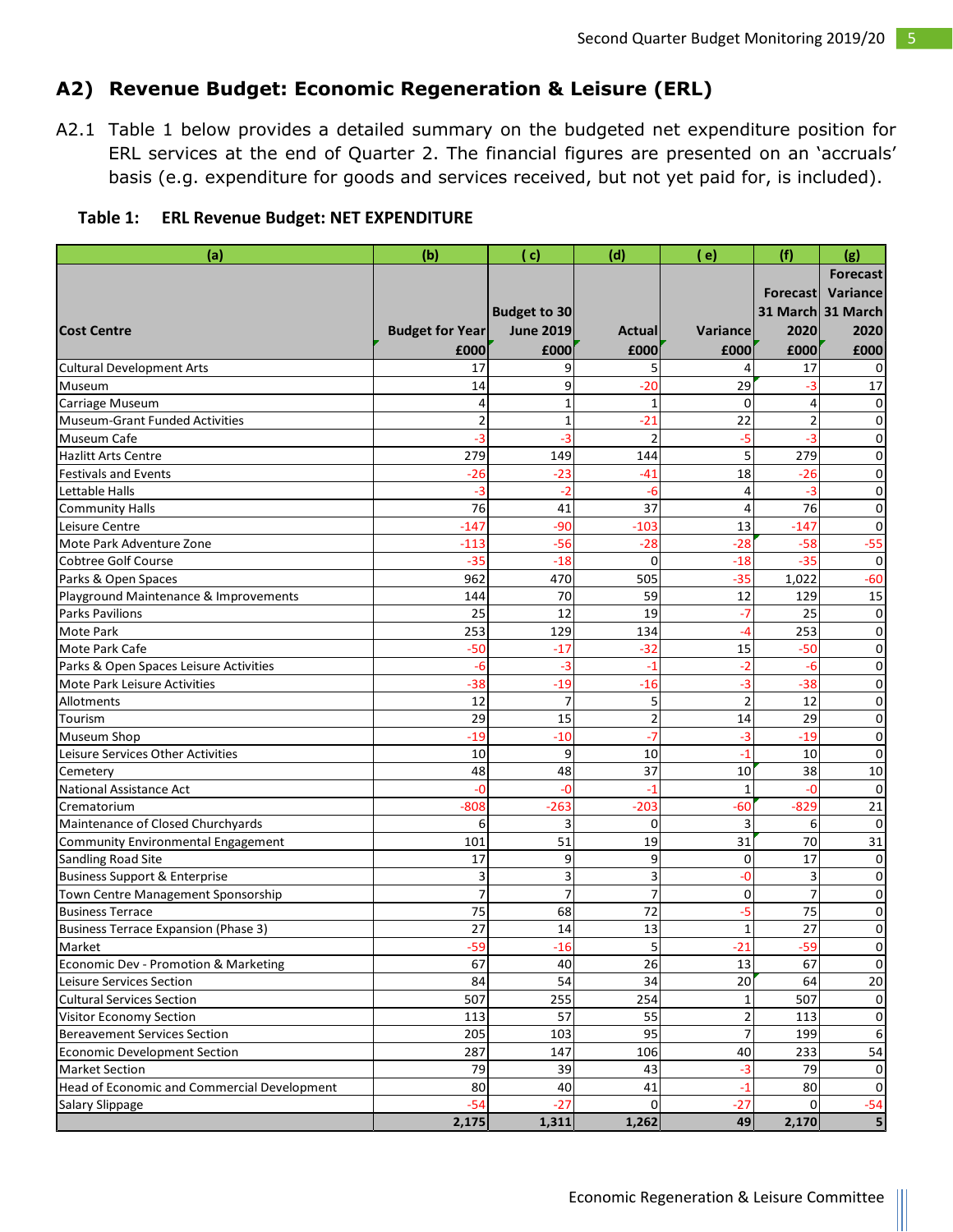A2.2 The table shows that, at the Quarter 2 stage, overall net expenditure for the services reporting to ERL is £1.262 million, compared to the profiled budget of  $£1.311$  million, representing an under spend of £49,000. Based on forward projections, ERL is expected to remain within its overall net revenue expenditure budget for the year, recording a small under spend of £5,000 against its budget of £2.175 million.

#### **A3) ERL Revenue Budget: Significant Variances (>£30,000)**

- A3.1 Within the headline figures, there are a number of both adverse and favourable net expenditure variances for individual cost centres. It is important that the implications of variances are considered at an early stage, so that contingency plans can be put in place and, if necessary, be used to inform future financial planning.
- A3.2 Table 2 below highlights and provides further detail on the most significant variances i.e. those meeting or exceeding £30,000, either at the end of Quarter 2, or expected to do so by year-end.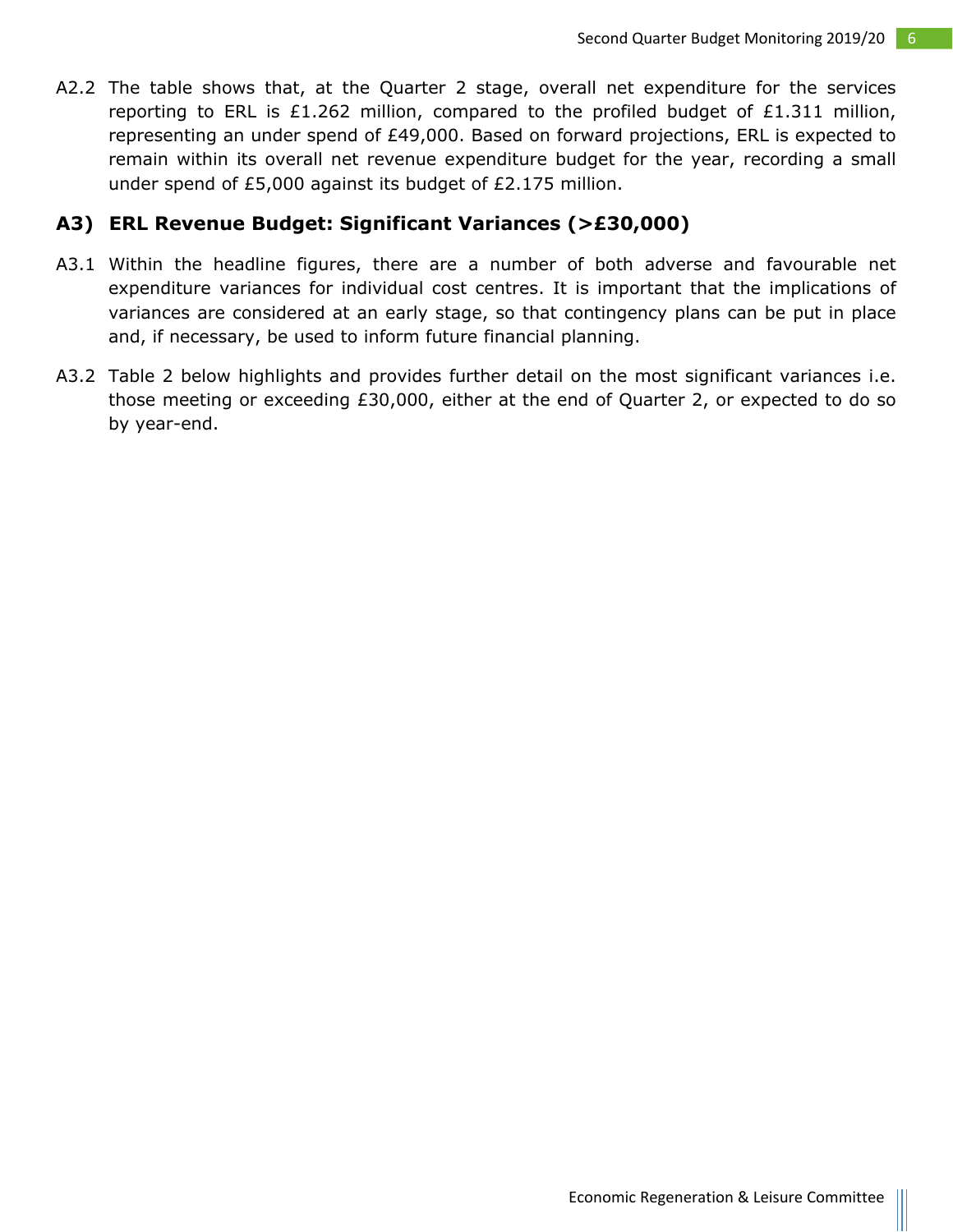#### **Table 2: ERL Variances >£30,000 (@ Quarter 2)**

|                                                                                                                                                                                                                                                                                                                                                                                                                                                                      | <b>Positive</b> | <b>Adverse</b>  | <b>Year End</b> |
|----------------------------------------------------------------------------------------------------------------------------------------------------------------------------------------------------------------------------------------------------------------------------------------------------------------------------------------------------------------------------------------------------------------------------------------------------------------------|-----------------|-----------------|-----------------|
|                                                                                                                                                                                                                                                                                                                                                                                                                                                                      | <b>Variance</b> | <b>Variance</b> | <b>Forecast</b> |
|                                                                                                                                                                                                                                                                                                                                                                                                                                                                      | Q <sub>2</sub>  | Q <sub>2</sub>  | <b>Variance</b> |
| <b>Economic Regeneration &amp; Leisure Committee</b>                                                                                                                                                                                                                                                                                                                                                                                                                 |                 | £000s           |                 |
| Mote Park Adventure Zone - the facility is now open. However, the<br>contract awarded allows for an initial rent free period for the first<br>three months and the final contract value was less than forecast.                                                                                                                                                                                                                                                      |                 | $-28$           | $-55$           |
| Parks and Open Spaces - residual undelivered savings of £63,000 in<br>respect of a previous re-structure is the most significant factor in the<br>overspend.                                                                                                                                                                                                                                                                                                         |                 | $-35$           | $-61$           |
| Crematorium - higher than budgeted maintenance costs, partly<br>driven by un-accrued (maintenance) expenditure from 2018/19 (of<br>£18,000) is the reason for the budget pressure at the Quarter 2 stage,<br>although the budget is expected to be met by year end.                                                                                                                                                                                                  |                 | $-60$           | $+21$           |
| Community Environmental Engagement - the variance is caused by<br>a timing difference; the appointment of a temporary Community<br>Engagement Officer (as part of a Business Rates Retention funded<br>initiative) was later than assumed within the budget provision.                                                                                                                                                                                               | $+31$           |                 | $+31$           |
| Economic Development Section - the variance predominantly<br>relates to salary savings due to two vacant posts.                                                                                                                                                                                                                                                                                                                                                      | $+40$           |                 | $+54$           |
| Salary Slippage - There is a credit budget to allow for the fact that<br>services usually underspend on salaries, owing to temporary<br>vacancies arising from staff turnover. This is currently an adverse<br>variance from the salary slippage budget, but the actual service<br>underspends (such as that for Economic Development above) will be<br>offset against the salary slippage budget at year end and are<br>expected to eliminate the adverse variance. |                 | $-27$           | $-54$           |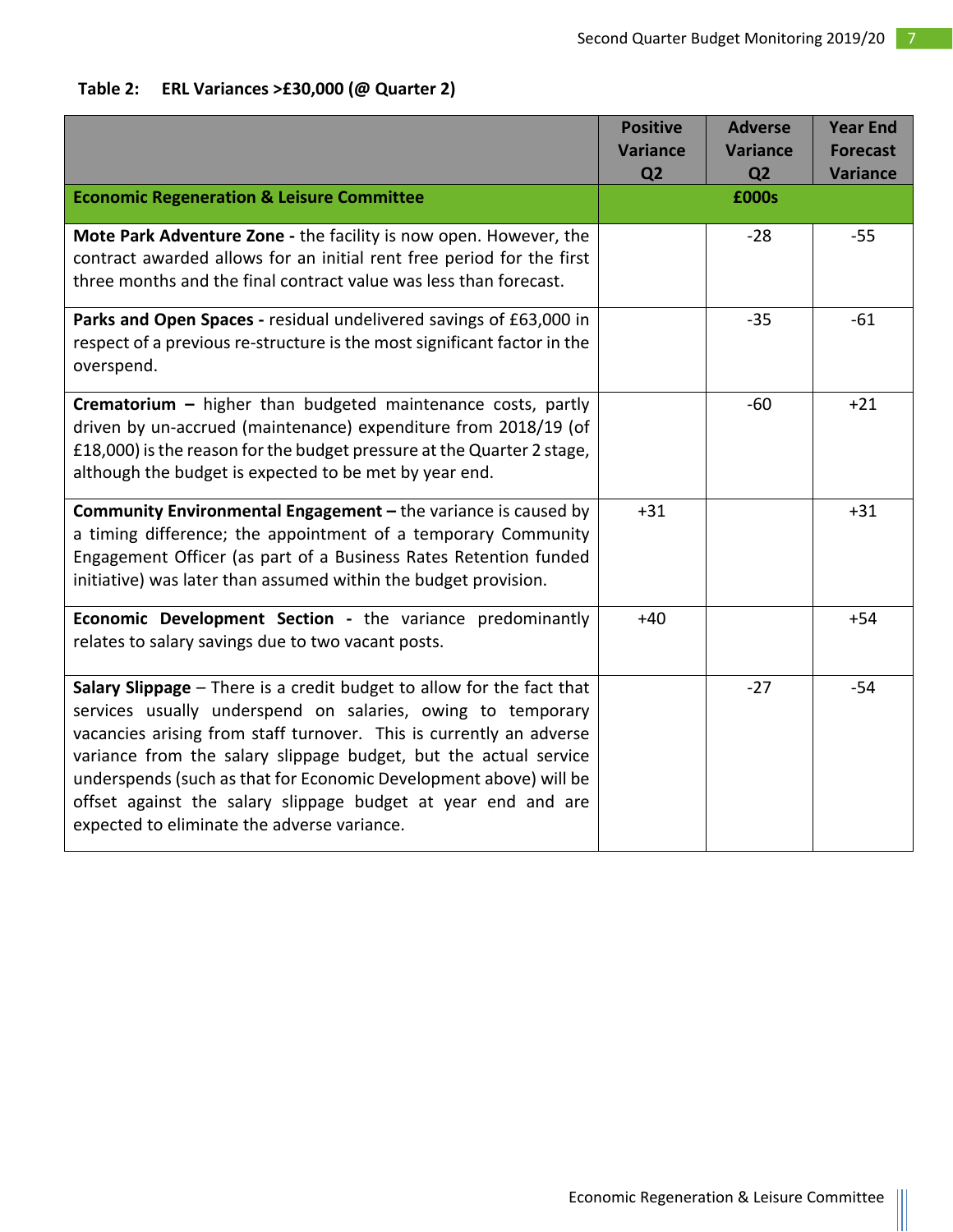

# Second Quarter Capital Budget 2019/20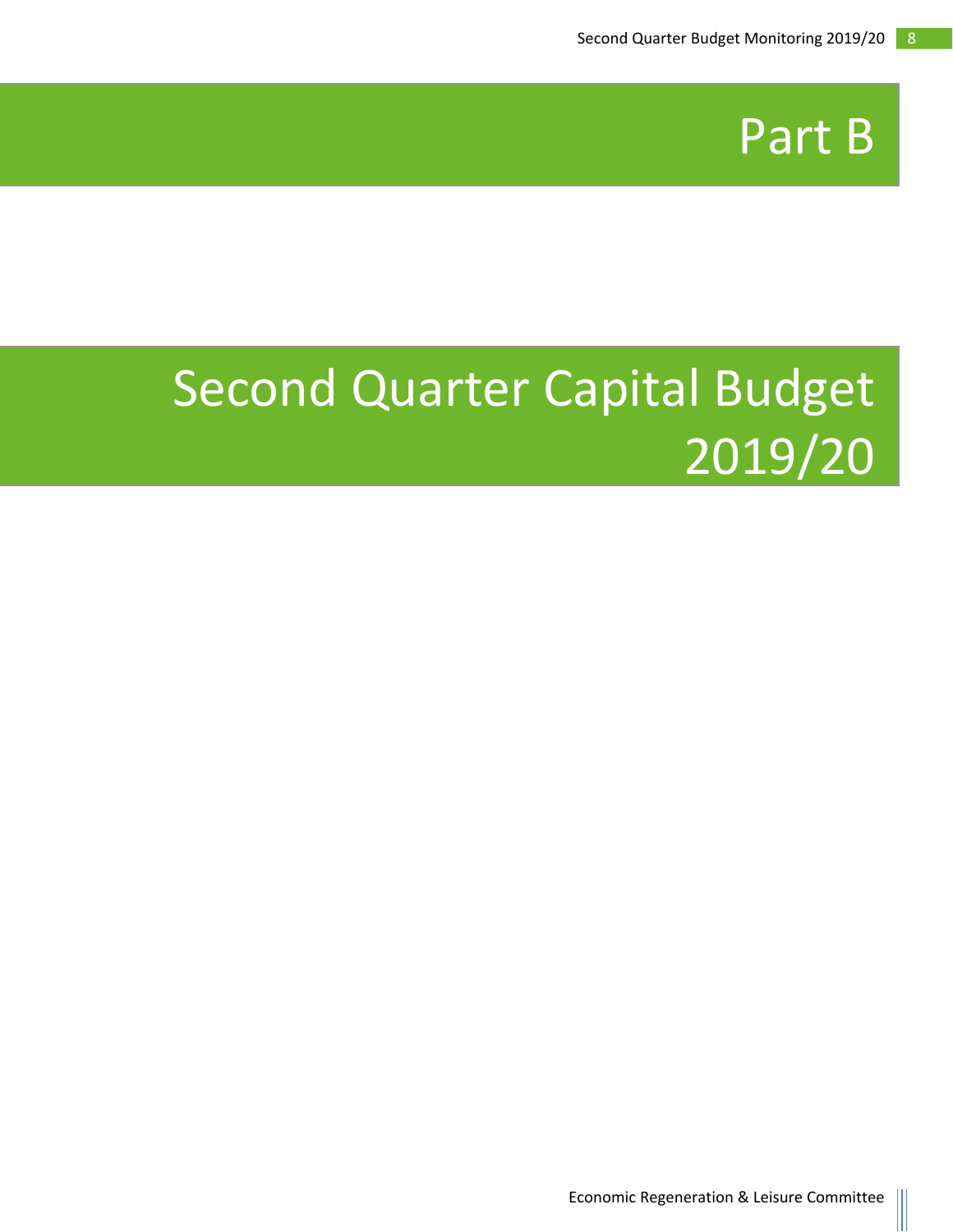#### **B1) Capital Budget: Council**

- B1.1 The overall five-year Capital Programme for 2019/20 to 2023/24 was approved by the Council on 27th February 2019. Most capital funding will now come from prudential borrowing as other sources of funding are not sufficient to cover the costs of the Programme, although funding does continue to be available from the New Homes Bonus (NHB). At the time of preparing this report there has been no need to borrow, but it is anticipated that borrowing will be needed during the latter half of 2019/20.
- B1.2 The 2019/20 element of the Capital Programme has a total budget of £51.754 million. At the Quarter 2 stage, capital expenditure of £4.608 million has been incurred.

#### **B2) Capital Budget: Economic Regeneration & Leisure Committee (ERL)**

- B2.1 Progress towards the delivery of the 2019/20 ERL element of the Capital Programme at the Quarter 2 stage is presented in Table 3 below. The budget for 2019/20 includes resources brought forward from 2018/19.
- B2.2 At the Quarter 2 stage, expenditure of £420,000 has been incurred against a budget of £2.775 million. At this stage, it is anticipated that there will be slippage of £2.29 million (the Committee will be asked to approve/note the carry forward of resources into the next financial year).

|                                                |         |                           |               |      |      |                                                  | Projected |                   |
|------------------------------------------------|---------|---------------------------|---------------|------|------|--------------------------------------------------|-----------|-------------------|
|                                                |         | <b>Actual to</b>          |               |      |      | Projected                                        | Slippage  |                   |
|                                                |         | <b>Estimate September</b> | <b>Budget</b> |      |      | <b>Total</b>                                     | to        | <b>Budget Not</b> |
| <b>Capital Programme Heading</b>               | 2019/20 |                           |               |      |      | 2019 Remaining Q3 Profile Q4 Profile Expenditure | 2020/21   | <b>Required</b>   |
|                                                | £000    | £000                      | £000          | £000 | £000 | £000                                             | £000      | £000              |
|                                                |         |                           |               |      |      |                                                  |           |                   |
| <b>Economic Regeneration &amp; Leisure</b>     |         |                           |               |      |      |                                                  |           |                   |
|                                                |         |                           |               |      |      |                                                  |           |                   |
| Commercial Projects - Mote Park Adventure Zone |         | 378                       | $-378$        |      |      | 378                                              |           |                   |
| Mote Park Centre & Estate Services Building    | 2,496   | 17                        | 2,479         | 75   | 100  | 192                                              | 2,304     |                   |
| Mote Park Lake - Dam Works                     | 267     |                           | 267           | 167  | 100  | 268                                              |           |                   |
| Museum Development Plan                        | 11      | 25                        | $-13$         |      |      | 25                                               | $-13$     |                   |
| Total                                          | 2,775   | 420                       | 2,354         | 242  | 200  | 862                                              | 2,290     |                   |
|                                                |         |                           |               |      |      |                                                  |           |                   |

#### **Table 3: ERL Capital Programme 2019/20 (@ Quarter 2)**

B2.3 There are two significant items to highlight in the table above:

 *Mote Park Adventure Zone* – the over spend relates to the additional costs incurred as a result of the sewage leak in the Park that significantly delayed project completion. The costs are the subject of an ongoing legal claim, so the overspend is being temporarily funded until the outcome of the claim is known; and